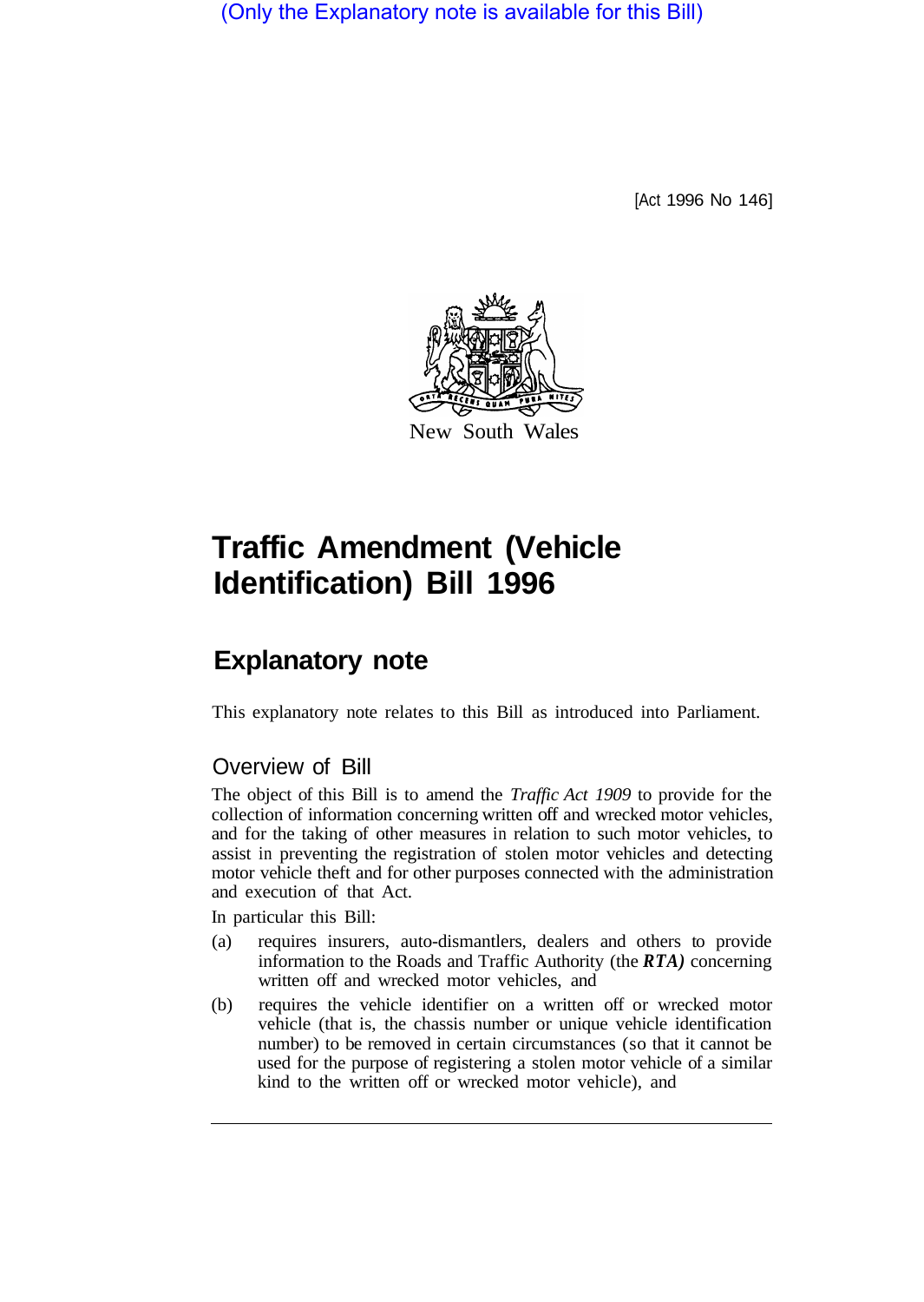Traffic Amendment (Vehicle Identification) Bill 1996 [Act 1996 No 146]

Explanatory note

(c) allows the RTA to refuse to register a motor vehicle that has the vehicle identifier of a motor vehicle that has been recorded as written off or wrecked.

#### Outline of provisions

**Clause l** sets out the name (also called the short title) of the proposed Act.

**Clause 2** provides for the commencement of the proposed Act on a day or days to be appointed by proclamation.

**Clause 3** is a formal provision giving effect to the amendments to the *Traffic Act 1909* set out in Schedule 1.

#### **Schedule 1 Amendments**

**Schedule 1 [3]** inserts new Part 3E in the *Traffic Act 1909.* 

The object of the Part is set out above. (See proposed section 10ZC.)

Proposed sections 10ZD–10ZF define expressions used in the new Part.

An *auto-dismantler* includes a person who carries on the business of demolishing or dismantling motor vehicles. A *dealer* includes a person who carries on the business of buying, selling or exchanging motor vehicles. An *insurer* includes a person who carries on the business of insuring motor vehicles. (See proposed section 10ZD.)

A motor vehicle is *wrecked* if it is demolished or dismantled or is in some other condition prescribed by the regulations. (See proposed section 10ZE.)

A motor vehicle is *written off* if a determination is made by an insurer in respect of the motor vehicle that it should be written off or should not be repaired (for example, because it has been stolen or because of the cost of repairs required to be made to the vehicle) or in other circumstances prescribed by the regulations. (See proposed section 10ZF.)

The RTA is to keep a register of written off and wrecked vehicles. The register may include information notified to the RTA under the new Part and such other information as the RTA considers appropriate. Access to the register is to be limited to certain specified. people and bodies (for example, law enforcement agencies). (See proposed section 10ZG.)